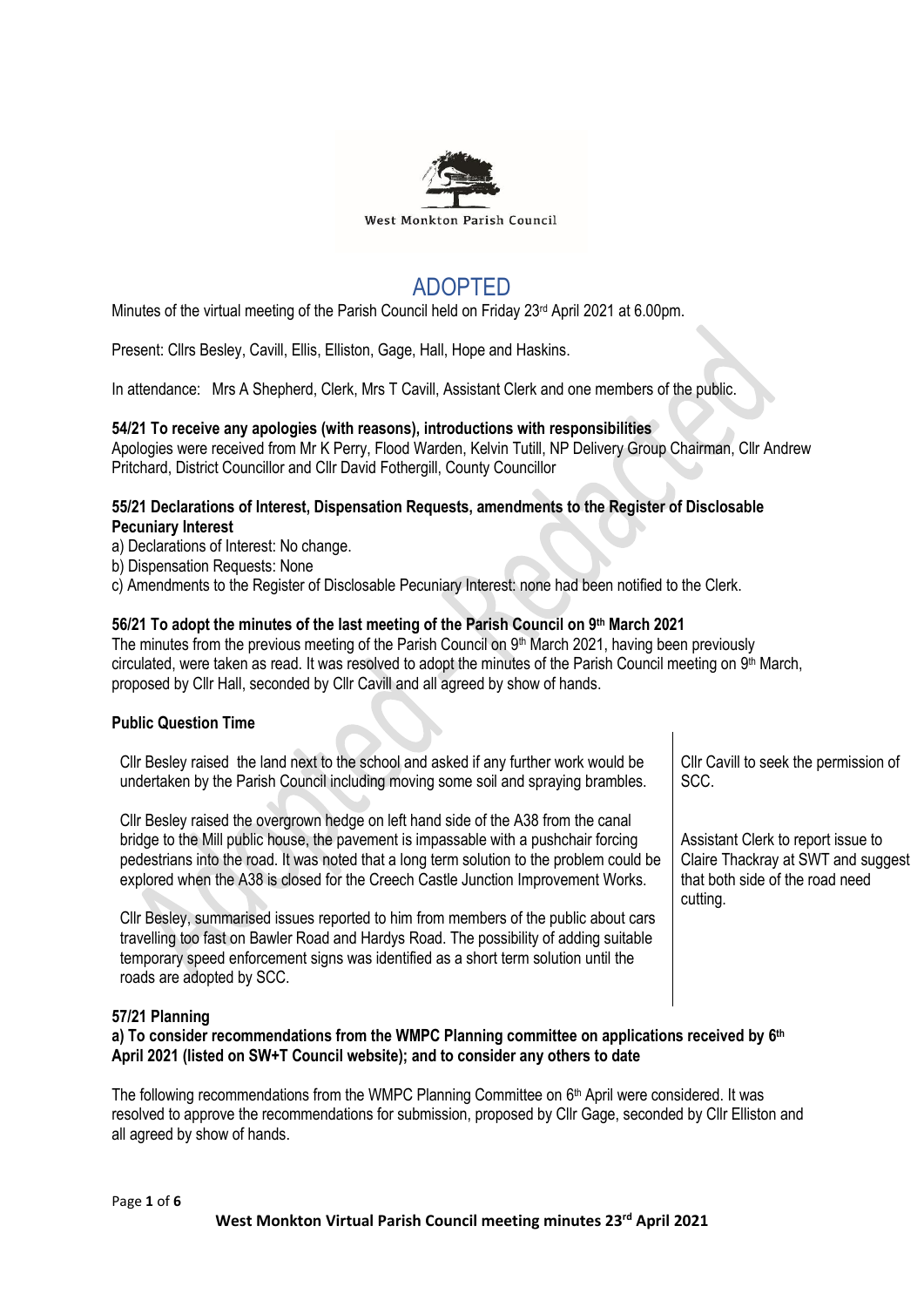48/21/0015/VSC Variation to Section 106 agreement to enable the sale and storage of food and drink goods for consumption off the premises at The Range, Unit 1 Taunton Retails Park, Hankridge Way, Taunton. The Parish Council has no comment to make.

48/21/0013 Removal of tarmac surface tennis court and fencing and formation of riding arena with regrading works at Glebe Court, Church Hill, West Monkton. The Parish Council support the grant of the application, with the proviso that all lighting must be downlit and LED, hours should be restricted and no light must be left on all night (NP Dark Skies policy).

48/21/0017 Replacement of conservatory with the erection of a single storey extension to the rear of 60 Mead Way, Monkton Heathfield. The Parish Council supports the grant of this application. 48/21/0022 Erection of a single storey extension to the side of Mount Fancy, Greenway, Cheddon Fitzpaine. The Parish Council supports the grant of this application, it is in keeping with but subservient to the main building, and unobtrusive.

48/21/0012 Erection of carport at Greendale (formerly Tresco), Church Hill, West Monkton. The Parish Council supports the grant of this application, particularly noting that no trees will be lost in the process. NP policies would require all lighting to be LED and downlit. Installation of bird boxes and rainwater harvesting from the roof should be encouraged.

48/21/0020/T Application to re-pollard (on a regular basis) three Willow trees included in Taunton Deane Borough (West Monkton No.3) Tree Preservation Order 1998 at 9 Acacia Gardens, Bathpool (TD777). The Parish Council supports the grant of this application, noting that all pollarded material should be removed from the site to avoid risk of obstructing the waterway.

48/19/0065 Change of use of land from agricultural to canine activity training facility, provision of hardstanding, field shelter and alterations to access on land at Cherry Grove Rise, Yalway Road, West Monkton (amendments to original application).

The Parish Council continues to not support this application and reiterates all of the comments previously made in relation to the proposal on 7th February 2020.

The Parish Council makes the following observations in respect of the amendments that it has been asked to comment on:

- Despite the proposed addition of metal discs to the proposed fencing, the Parish Council has concerns that birds could still strike the fence, the collision could cause injury / mortality to the birds, such as raptors, which fly over the hedgerow and then drop chasing their prey and could crash into the fencing not expecting it to be there.
- The ecology and biodiversity of this site makes it unsuitable for what is proposed.

# **b) To note that Planning decisions made are available on SW+T Council website filed under the application number**

Decisions noted.

It was noted that the planning enforcement in respect of The Croft, Yallands Hill had been resolved and the boundary fence reduced in height so that it is permittable.

Cllr Haskins summarised the meeting with Savills on 22nd April about the proposed regeneration of the former Taunton Land rover site. The proposals include regeneration of the site to include a Children's nursery, Pharmacy and Convenience Store. The Planning Application is expected to be submitted at the end of April / beginning of May. Savills have suggested a further meeting in due course to discussion the final details of the proposal.

#### **58/21 Community**

**a) Community Website proposal and costs to build and maintain**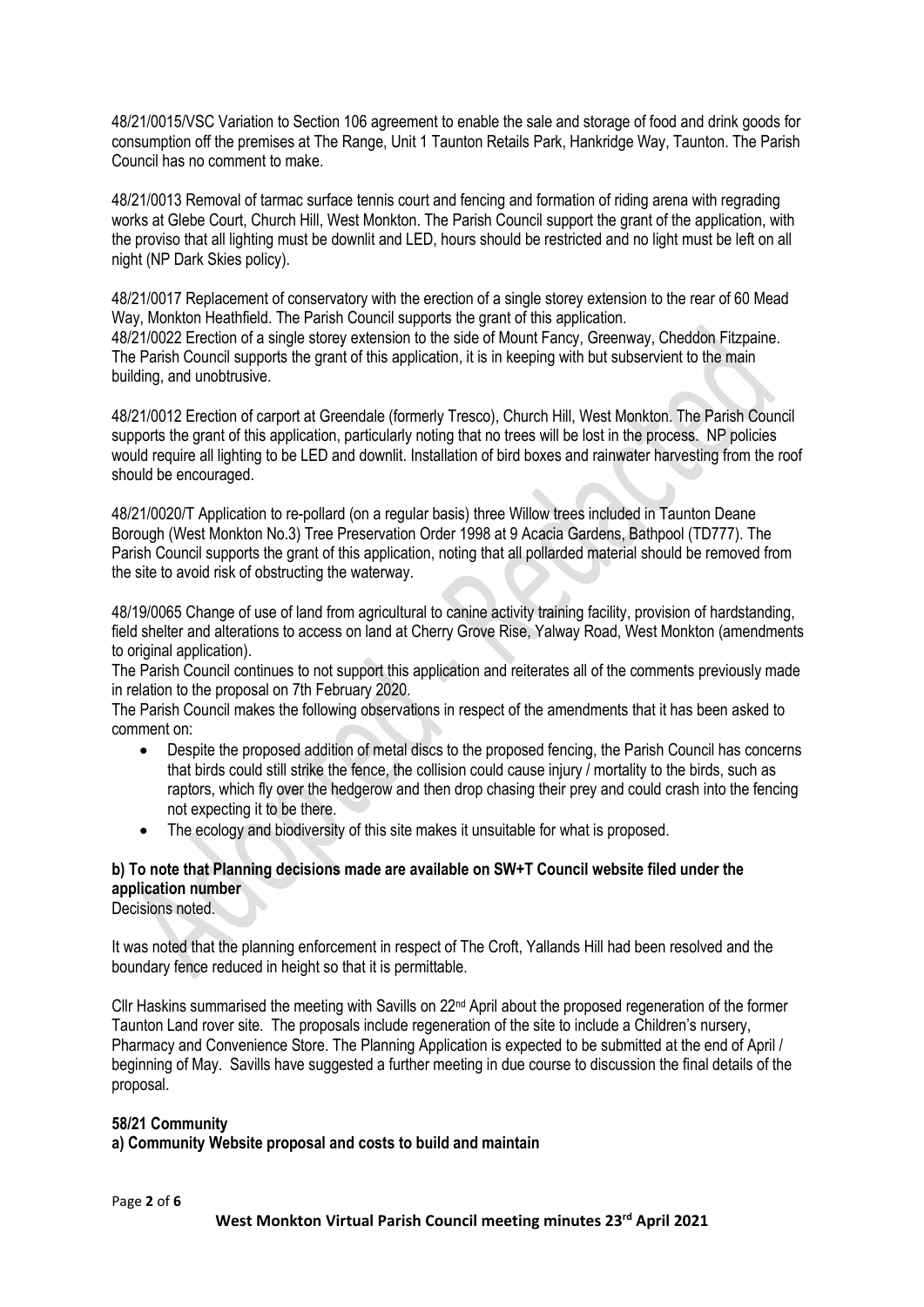Clerk outlined the discussions that had taken place with Somerset Web Services about the Community Website since the Planning Committee meeting on 6<sup>th</sup> April when the website was discussed.

Clerk confirmed that the domain name 'Monkton Matters' is currently available.

Clerk outlined the amended quote to build the Community Website received from Somerset Web Services. The potential costs of the services of Business All About You to maintain the website after build were outlined and discussed.

It was proposed by Cllr Hall, seconded by Cllr Cavill and agreed (one abstention, one vote against and the rest in favour) that the quote from SWS would be accepted and that the community website should be built with the name 'Monkton Matters'.

# **59/21 Finance**

# **a) BACH Finance**

Clerk summarised the BACH finance sheet to 31st March that was circulated in advance of the meeting.

### **b) AGAR**

To adopt the Section1 Annual Governance Statement 2020/2021.

#### **c) AGAR**

To adopt by separate minute the Section 2 Accounting Statements for 2020/21.

#### **c) Quotes:**

- Seed Initiative, estimated total cost circa £2000.00 Resolution to confirm delivery of Parish Seed Initiative in conjunction with M Elm and supported by Businessallaboutyou.
- Resolution to proceed with Parish Council insurance End of three-year fixed fee at £1144 per annum. Renewal quote from BHIB 1178.30, another three year term. Came and Co stated that at present they can't beat the BHIB price – they say it would be about £1500.00. **Grants**
- To note that there have been two enquiries about the £500 climate resilience grant, one for cavity wall insulation, one for other insulation.

#### **d) Receipts and payments**

Information relating to named, or otherwise identifiable, individuals is confidential and has been redacted in documents placed in the public domain

**Receipts** Interest Lloyds<br> **EXECUTE:** EXECUTE:  $\frac{1}{2}$ <br> **EXECUTE:** EXECUTE:  $\frac{1}{2}$ <br> **EXECUTE:**  $\frac{1}{2}$ <br> **EXECUTE:**  $\frac{1}{2}$ <br> **EXECUTE:**  $\frac{1}{2}$ <br> **EXECUTE:**  $\frac{1}{2}$ <br> **EXECUTE:**  $\frac{1}{2}$ <br> **EXECUTE:**  $\frac{1}{2}$ <br> **EXECUTE:** Nationwide<br>
E 3.22 on year end finance sheet<br>
E 2.28 on year end finance sheet<br>
E 2.28 on year end finance sheet  $£$  2.28 on year end finance sheet Repayment from CF PC for postcrete (park signage) £65.76 on year end finance sheet Ex vat for trees from Soroptimists **E270.00** on April finance sheet Payments Bus shelter cleaning and litter picking

Mr A Pritchard, all his pay after tax => employee voluntary contribution to pension via Tailored auto-enrolment £xx.xx to be paid by direct debit)) shown on bank statement Tailored auto-enrolment pension contributions £xx.xx to be paid by direct debit)) together Clerks salary (after tax)<br>
Asst Clerk (after tax)  $\qquad \qquad$  £xx.xx to be paid by bacs<br>  $\qquad$  £xx.xx to be paid by bacs  $Exx.xx$  to be paid by bacs HMRC month 1 **E448.31** to be paid by bacs

Page **3** of **6**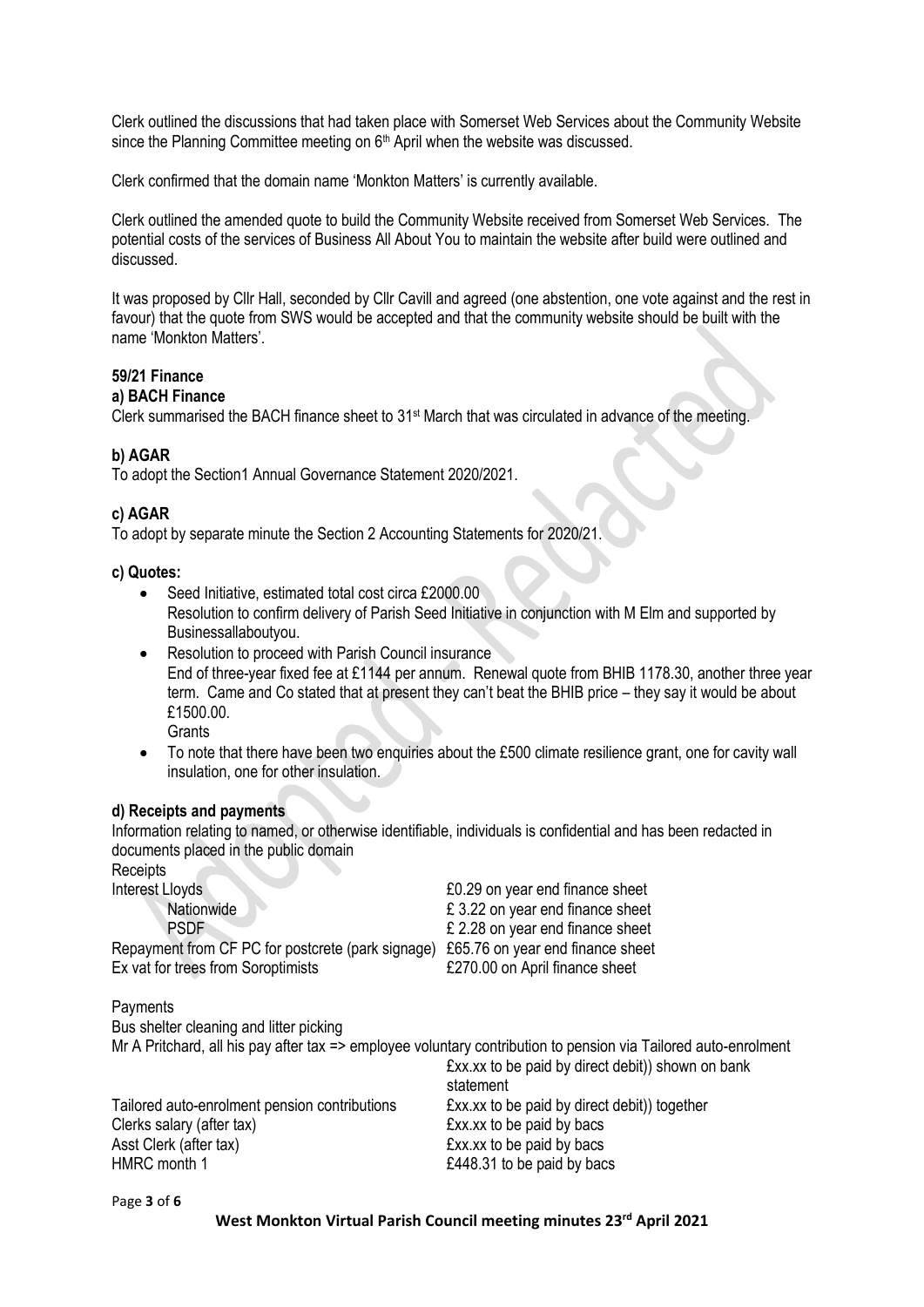| Homeworkers allowance Clerk                                                                            | £27.00 to be paid by bacs                                  |
|--------------------------------------------------------------------------------------------------------|------------------------------------------------------------|
| Homeworkers allowance Assistant Clerk                                                                  | £27.00 to be paid by bacs                                  |
| Lengthsmans services                                                                                   | £284.84 to be paid by bacs (CIL-park signage)              |
| B Turner: Allaboutyou work done in March                                                               | £162.50 to be paid by bacs (env)                           |
| A Shepherd Community Governance Yr 1/1st                                                               | £1575.00 to be paid by bacs, on yearend fin sheet          |
| (Training)<br>A Hooper tree work at CP                                                                 | £320.00 to be paid by bacs (on year end fin sheet) (CP)    |
| SALC Training x2 R Tully, A Hall                                                                       | £45.00 to be paid by bacs (on year end fin sheet)          |
| (Training)                                                                                             |                                                            |
| SWT dog bin emptying 4th quarter                                                                       | £829.44 to be paid by bacs (on year end fin sheet) (dog    |
| bin)                                                                                                   |                                                            |
| Clerks exp fourth quarter                                                                              | £72.87 to be paid by bacs (GA)                             |
| Asst Clerks expenses fourth quarter                                                                    | £28.17 to be paid by bacs (GA)                             |
| Wee Trees cherry for labyrinth                                                                         | £324.00 to be paid by bacs (on year end fin sheet) (CPvol) |
| Mowgate clear playground                                                                               | £336.00 to be paid by bacs (Sports and general)            |
| Zoom subscription annual renewal                                                                       | £119.90                                                    |
| Renewal of CCS membership                                                                              | £100.00 to be paid by bacs                                 |
| SWS (Deposit for Community Website)                                                                    | £300.00                                                    |
| Any other invoices received before 23 April 2021                                                       | £ to follow, to be paid by bacs wherever possible          |
| for invoice                                                                                            |                                                            |
|                                                                                                        |                                                            |
| Connect Furniture T-M the other 50 % is awaited £3091.92 left to be paid by bacs (CIL)                 |                                                            |
|                                                                                                        |                                                            |
| Payments made since last meeting of WMPC- invoices dated before 31st March appear on year end finance  |                                                            |
| sheet not April.                                                                                       |                                                            |
| 1.<br>To note: Payments made using debit card                                                          |                                                            |
| Keep Britain Tidy – litter pickers and hoops $x5 \t111.05 + \text{vat21.20} = \t132.25$                |                                                            |
| 2.<br>To note payments by bacs/transfer:                                                               |                                                            |
| Noticeboard Company UK Ltd, £1999.00, shipping £10.00 +vat £401.80 = £2410.80 (6-8 weeks delivery      |                                                            |
| time) (on year end fin sheet)<br>SWT supply and install Barnsley Bin £486.06 +vat 97.21 = £583.27      |                                                            |
| Youth Club project payment to Spark Somerset for 2 x DBS checks £26.00 no vat (on year end fin         |                                                            |
| sheet)                                                                                                 |                                                            |
| Nisbets cash register 249.99 +vat 49.99 for T-M refurb (on year end fin sheet)                         |                                                            |
| Value lighting (LSE Retail Group Ltd) for T-M refurb 246.44 + 44.39 vat = 266.18 on year end fin sheet |                                                            |
| 3.<br>To note payment by direct debit                                                                  |                                                            |
| Invoice 9412 Monthly payment of £12.00 + vat £2.40 = £14.40 to Tailored Auto Enrolment, for the        |                                                            |
| servicing plan (on year end fin sheet)                                                                 |                                                            |
| Tailored auto enrolment pension deductions: £77.17                                                     |                                                            |
| Invoice SWS107876Monthly invoice £59.80 + vat £11.96 = £71.76 to Somerset Web Services (13             |                                                            |
| mailboxes) April fin sheet)                                                                            |                                                            |
| Cheque                                                                                                 |                                                            |
| Nil                                                                                                    |                                                            |
| e) WMPC Bank reconciliation                                                                            |                                                            |

Bank reconciliation and budget check: please check on green financial sheet. Ask any questions by email. Bank reconciliation for 1st April is complete and balanced. Spreadsheet is completed to 31 March 2021 for year-end accounts.

General notes on spreadsheet

Each column heading is dated first of the month.

Each monthly receipt column is a snap shot of what has been received in the month prior to 1st of the month. Each monthly expenditure column itemizes payment that will be made (i.e. paying the last month's bills) after 1st of the month. These are the monthly list of payments for approval.

Page **4** of **6**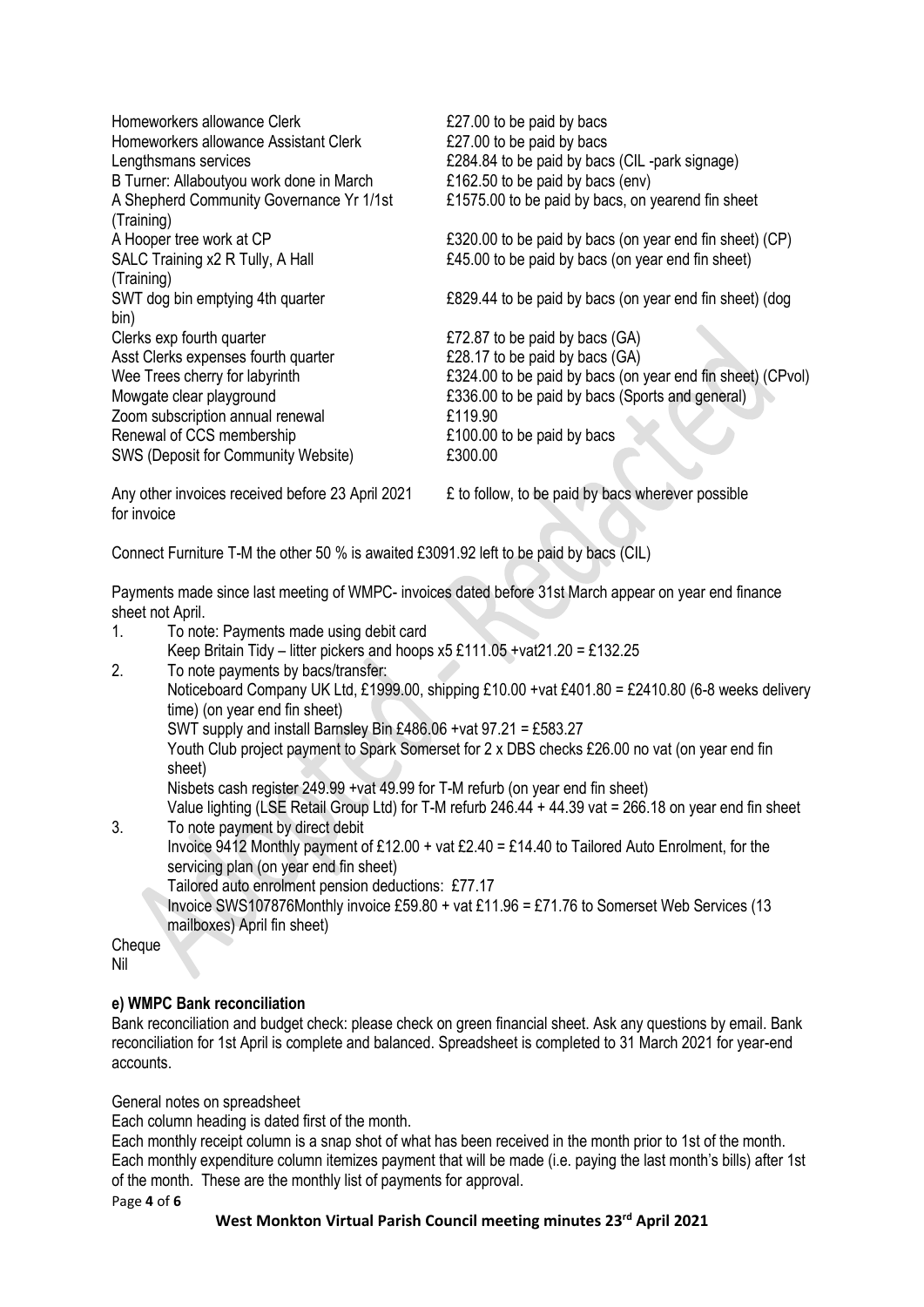Bank statements for 1st of the month provide the figures shown on the financial sheet (bottom left - hand corner).

Specific notes for WMPC March financial sheet

WMPC Receipts

Shows receipts between 1 March and31 Mar for year end, new financial year starts 1 April. Includes interest from three bank accounts

# WMPC Expenditure

Grass cutting and dog bin emptying: Supply and install Barnsley litter bin plus three emptyings at Hyde Lane Canal bridge 486.06+vat97.21=£583.27. Dog bin emptying fourth quarter 691.20 +vat 138.24 = 829.44 Quote for grass cutting and dog bin emptying returned to SWT (Duncan Lane) altered from last year to cut grass every three weeks, empty dog bin once per week. Brings quote down to £6385.23: combined total budgeted for grass cutting (Env) and dog bins (db) is £6000.00.

Training: Community Governance Qualification payment of Yr1/2nd payment held over until July. No vat. Communications: Som Web Services 59.80 +vat 11.96=71.76

Env: Business all about you (Bethan) 162.50 no vat

Clerks expenses fourth quarter and Asst Clerk expenses fourth quarter on April fin sheet.

CP vol Wee Trees invoice for 6 cherry trees £270.00 +vat 54.00, donated by Soroptimists for labyrinth (£270.00 received from Soroptimists)

Sports and General clear playground 280.00+vat56.00=£336.00

# **f) To note the meeting of the Audit Working Party (fourth quarter review) was held on Friday 23rd April 2021**.

Noted

Resolution to adopt the receipts and payments report dated April 23rd 2021 in its entirety Proposed by Cllr Hall, seconded by Cllr Ellis and all agreed by show of hands.

# **60/21 Other matters for report only**

#### **a) Items for next meeting agenda – by Monday 26th April 2021 Noted**

Cllr Hope reported that a large aggregate lorries are delivering to the WRR site and that work appears to be well underway.

Cllr Cavill reported that there had been a change in members of the SWT Executive including new portfolio holders for Climate Change and Culture and a new Deputy Leader.

Cllr Gage requested clarification on the SWT position in relation to a poll regarding the unitary proposals. Cllr Cavill confirmed that SWT had sought advice and a decision about whether to proceed with a poll would be taken by Full Council on 30<sup>th</sup> April.

Cllr Ellis reported that the Spital Trust had expressed their thanks to the Parish Council for organising the deep clean of the vacant almshouse, which it is hoped will be let soon. Cllr Ellis also asked whether the spital bus shelter was proposed to be moved as part of the Hartnells Farm permitted works to the A3259. Assistant Clerk confirmed that the approved plans indicate that the bus shelter will be relocated a short distance.

# **61/21 Dates of forthcoming meetings**

# **Parish Council:**

# **Second Tuesday in the month**

2021: 4th May (and APCM) (1 week earlier), 8th Jun (Hybrid meeting – public joining virtually), 13th Jul (face to face meetings return), 10th Aug, 14th Sep, 12th Oct, 9th Nov, 14th Dec

# **Planning Committee**

# **First Tuesday in the month**

2021: 27th April (1 week earlier), 1st Jun (Hybrid meeting – public joining virtually), 6th Jul (face to face meetings return), 3rd Aug, 7th Sep, 5th Oct, 2nd Nov, 7th Dec

# **Parish Surgery**

Second Thursday in the month at 7pm

**Audit Working Party:** 23rd April 2021 at 9.30am (Virtual)

Page **5** of **6**

**West Monkton Virtual Parish Council meeting minutes 23rd April 2021**